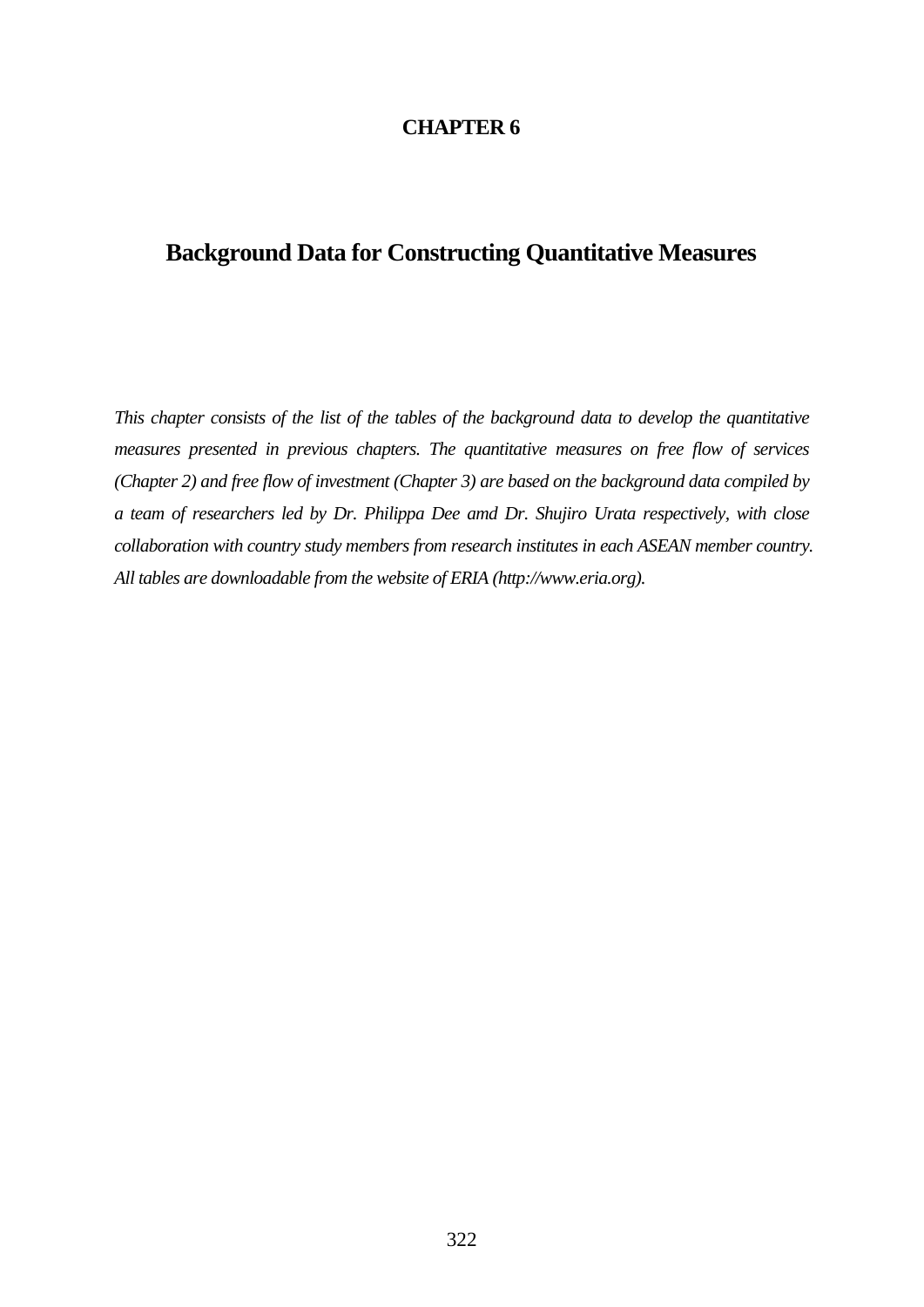# **Country Studies LIST OF CONTRIBUTORS**

## **BRUNEI DARUSSALAM**

**SHAZALI SULAIMAN** 

KPMG

## **CAMBODIA**

### **CHAPSOTHARITH**

### **CHIEKCHANSAMPHORS**

Cambodian Institute for Cooperation and Peace (CICP)

## **INDONESIA**

#### **RAYMOND ATJE**

#### **IRATITIHERUW**

## **PRATIWI KARTIKA**

Centre for Strategic and International Studies (CSIS)

## **LAO PDR**

#### **LEEBERLEEBOUAPAO**

### **SOMNAKYAWDHACKSA**

National Economic Research Institute (NERI)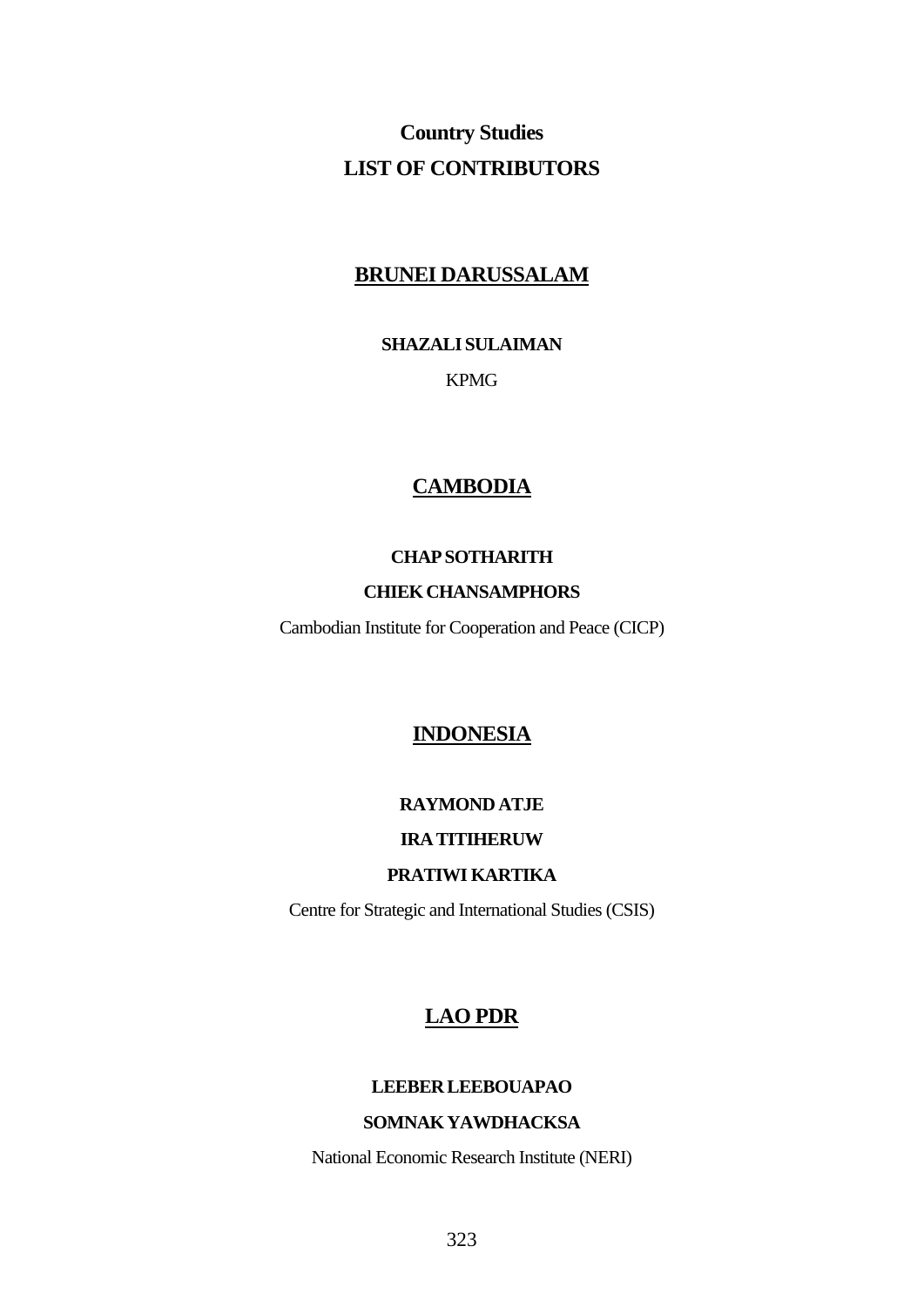## **MALAYSIA**

**ZAKARIAHABDULRASHID QUAHBOONHUAT SAMIRUL ARIFF BIN OTHMAN MUSALMAHBINTI JOHAN ELAYNEYEESIEWLIN**  Malaysian Institute of Economic Research (MIER)

### **MYANMAR**

**KANZAW KYAWMINHTUN SANDA OO THAPYENYO NUNULWIN LELEWAI**  Yangon Institute of Economics (YIE)

#### **PHILIPPINES**

#### **RAFAELITAM. ALDABA**

## **KATHRINAG.GONZALES**

## **JO-ANNJ.LATUJA**

#### **RUFOR.MENDOZA**

#### **PINKYS.PADRONIA**

#### **JOSEFT.YAP**

Philippine Institute for Development Studies (PIDS)